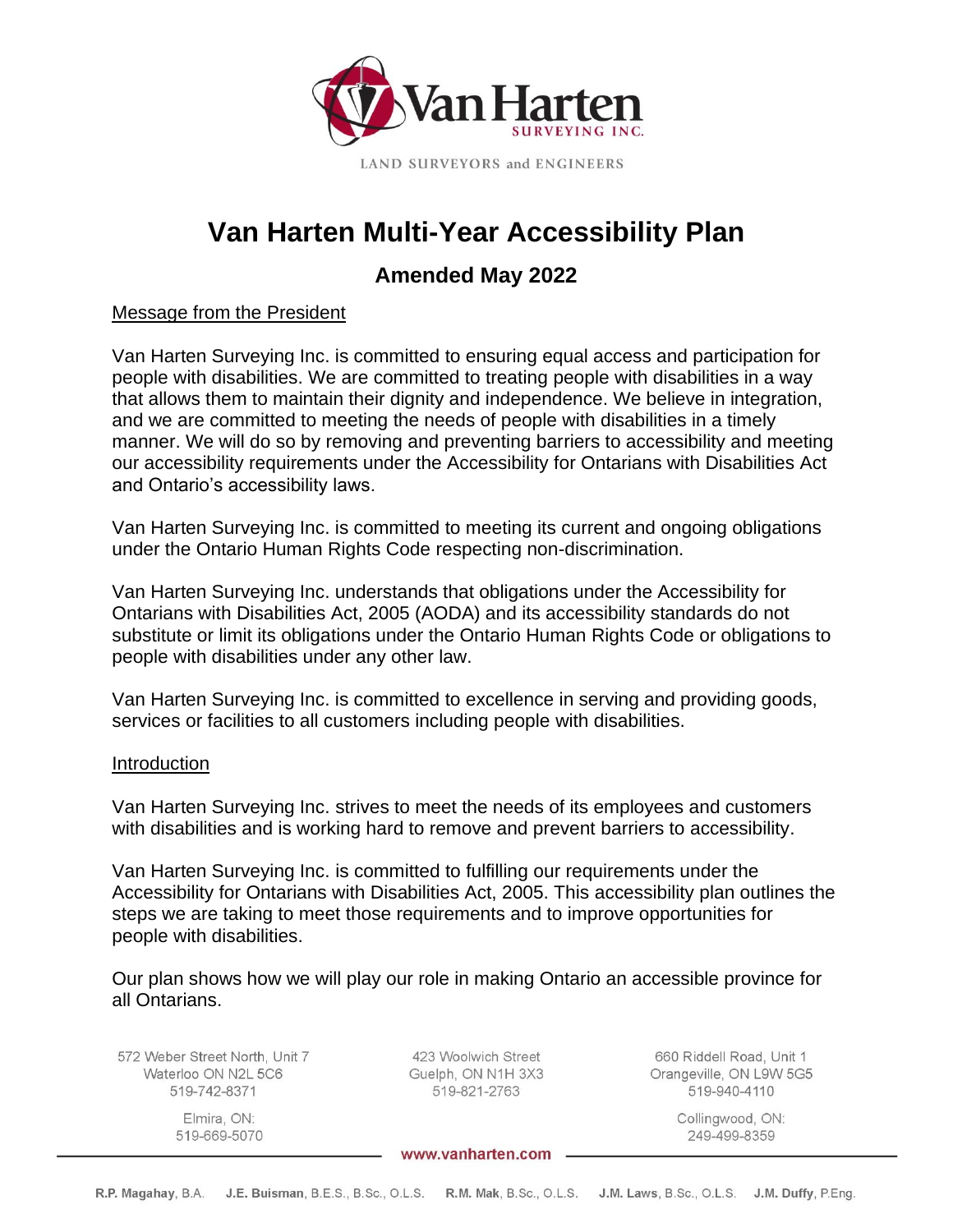

The plan is reviewed and updated at least once every 5 years.

We train every person as soon as practicable after being hired and provide training in respect of any changes to the policies. We maintain records of the training provided including the dates on which the training was provided and the number of individuals to whom it was provided.

#### **Section 1: Past Achievement to Remove and Prevent Barriers**

#### Customer Service

Van Harten Surveying Inc. has remained in compliance with the Customer Service Standards. We remain committed to addressing the customer feedback received, and identifying and addressing potential barriers that may prevent people from giving feedback.

Van Harten Surveying Inc. has always strived to provide accessible customer service through the allowance of assistive devices, service animals, and support persons. In addition, we have always welcomed feedback in order to improve our accessibility efforts.

#### Information and Communications

Van Harten Surveying Inc. has always communicated with people with disabilities in ways that take into account their disability. This has included the following:

- Reading written information to a person directly
- Large print
- Text transcripts of audio or visual information
- Handwritten notes instead of spoken word
- Information written in plain language
- Paper documents converted to electronic format

We have always made every effort to accommodate any methods of communication that are required by a person with a disability, that are not already listed above.

We have always worked with the person with a disability to determine what method of communication works for them.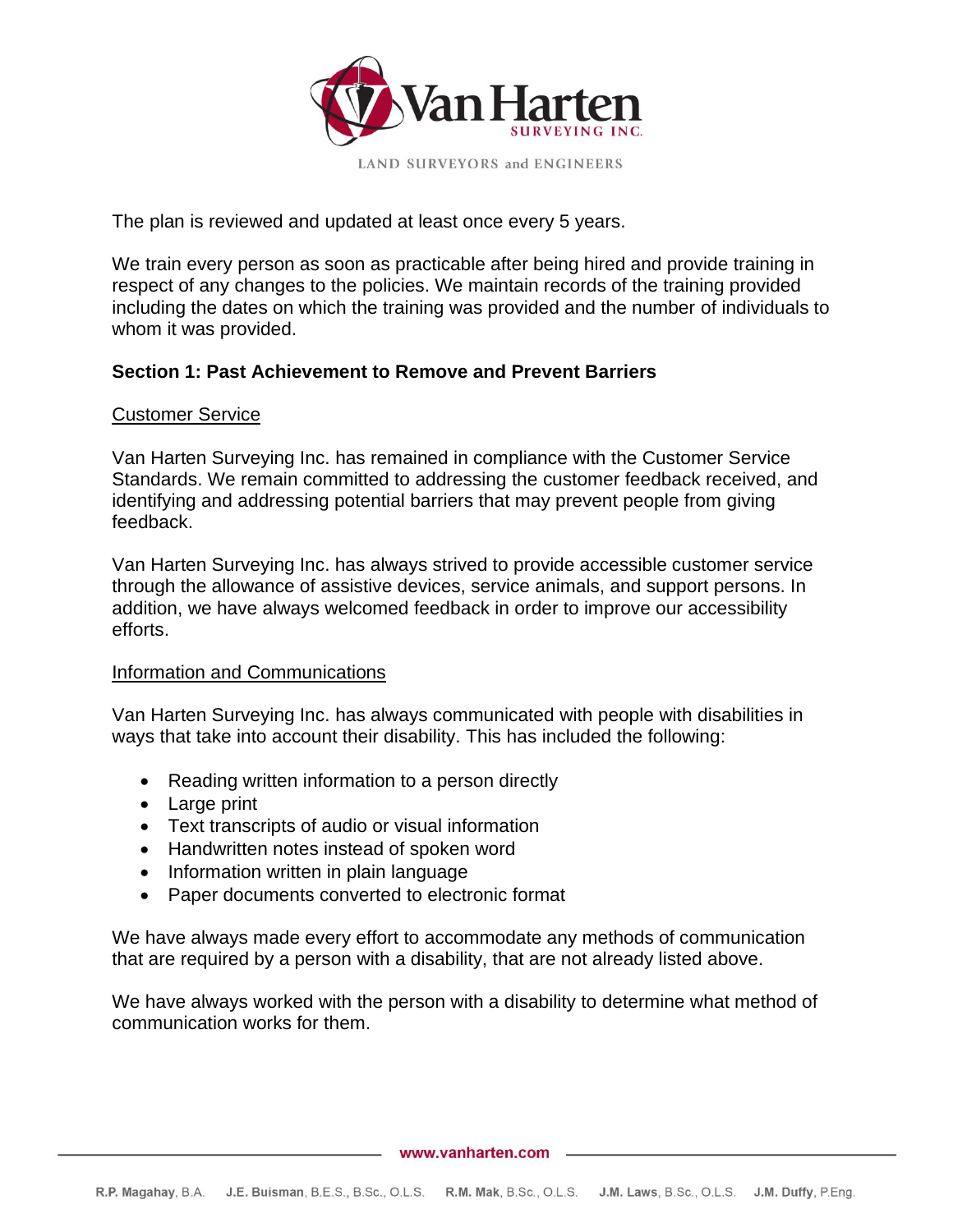

#### Employment

Van Harten Surveying Inc. has always consulted with employees when arranging for the provision of suitable accommodation in a manner that takes into account the accessibility needs due to disability. We have always consulted with the person making the request in determining the suitability of an accessible format or communication supports specifically for:

- a) Information that is needed in order to perform the employee's job; and
- b) Information that is generally available to employees in the workplace

We have always provided assistance to the employee as soon as practicable after we become aware of the need for accommodation due to the employee's disability.

#### Training

Van Harten Surveying Inc. has always been committed to training all staff and volunteers in accessible customer service, other Ontario's accessibility standards and aspects of the Ontario Human Rights Code that relate to persons with disabilities.

In addition, we set a goal to train:

- a) all persons who participate in developing the organization's policies; and
- b) all other persons who provide goods, services or facilities on behalf of the organization

#### **Section 2: Strategies and Actions**

#### Customer Service

Van Harten Surveying Inc. is committed to providing accessible customer service to people with disabilities. This means that we will provide goods, services and facilities to people with disabilities with the same high quality and timeliness as others.

We plan to implement and/or continue the following initiatives:

- ONGOING Training all staff and volunteers in accessible customer service, other Ontario's accessibility standards and aspects of the Ontario Human Rights Code that relate to persons with disabilities.
- ONGOING Continuing the allowance of people with disabilities to use their personal assistive devices when accessing our goods, services or facilities.
- ONGOING Continuing to welcome service animals on the parts of our premises that are open to the public and third parties.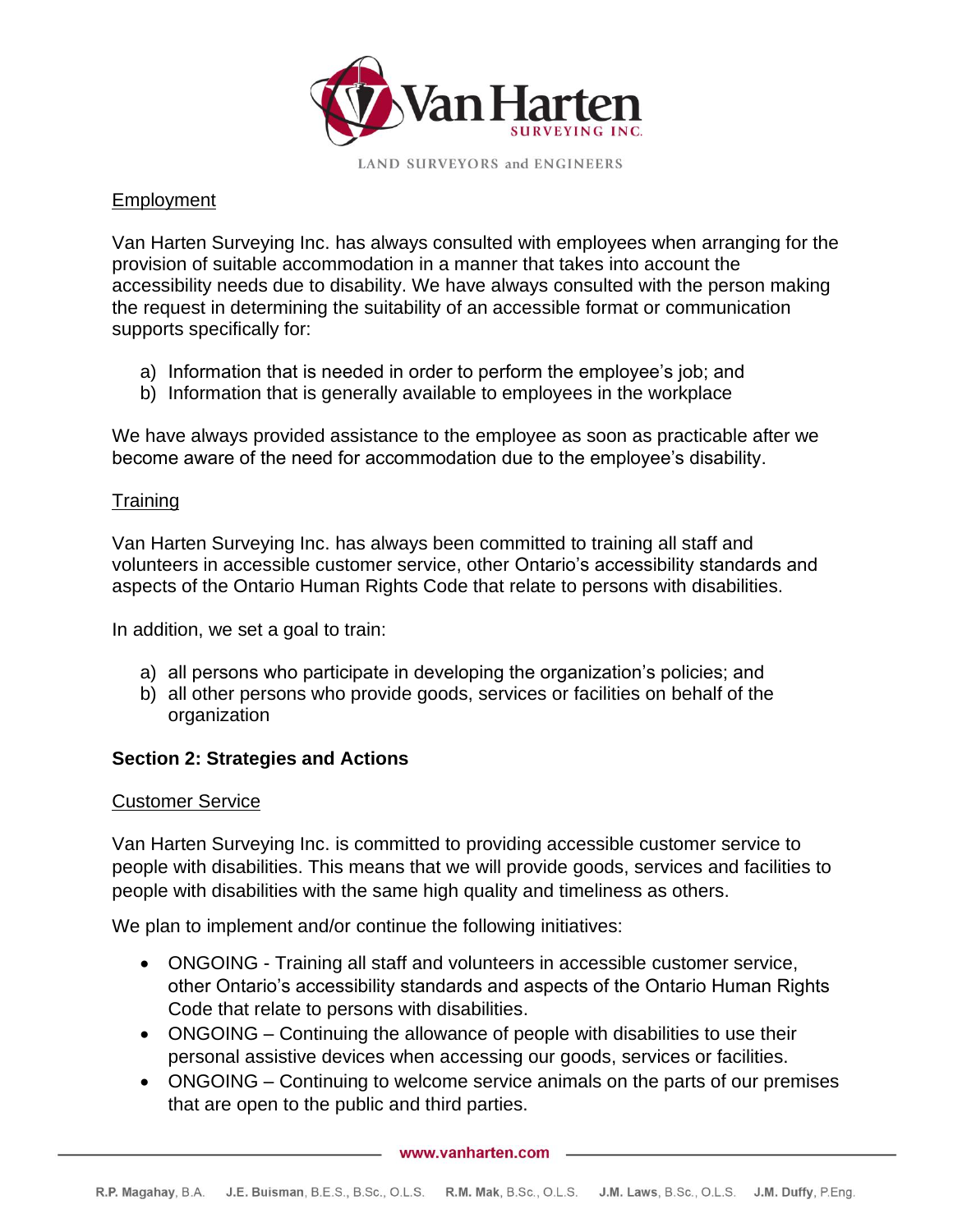

#### Information and Communications

Van Harten Surveying Inc. is committed to making our information and communications accessible to people with disabilities.

We plan to implement and/or continue the following initiatives:

- ONGOING Communicating with people with disabilities in ways that take into account their disability, including: reading written information to a person directly, large print, text transcripts of audio or visual information, handwritten notes instead of spoken word, information written in plain language, and paper documents converted to electronic format.
- ONGOING Making every effort to accommodate any methods of communication that are required by a person with a disability, that are not already listed above.
- ONGOING Working with a person with a disability to determine what method of communication works for them.

#### Employment

Van Harten Surveying Inc. is committed to fair and accessible employment practices.

We plan to implement and/or continue the following initiatives:

- ONGOING Continuing to notify employees, job applicants and the public that accommodations can be made during recruitment and hiring. We will continue to notify job applicants on our website and otherwise-posted job openings that accommodations are available upon request. We will continue to consult with the applicants and provide or arrange for suitable accommodation, should they request it.
- ONGOING Continuing to notify successful applicants of policies for accommodating employees with disabilities when making offers of employment.
- ONGOING Continuing to notify staff that supports are available for those with disabilities as soon as practicable after they begin their employment. We will continue to provide updated information to employees whenever there is a change to existing policies on the provision of job accommodation that take into account an employee's accessibility needs due to a disability.
- ONGOING We will continue to consult with employees when arranging for the provision of suitable accommodation in a manner that takes into account the accessibility needs due to disability. We will continue to consult with the person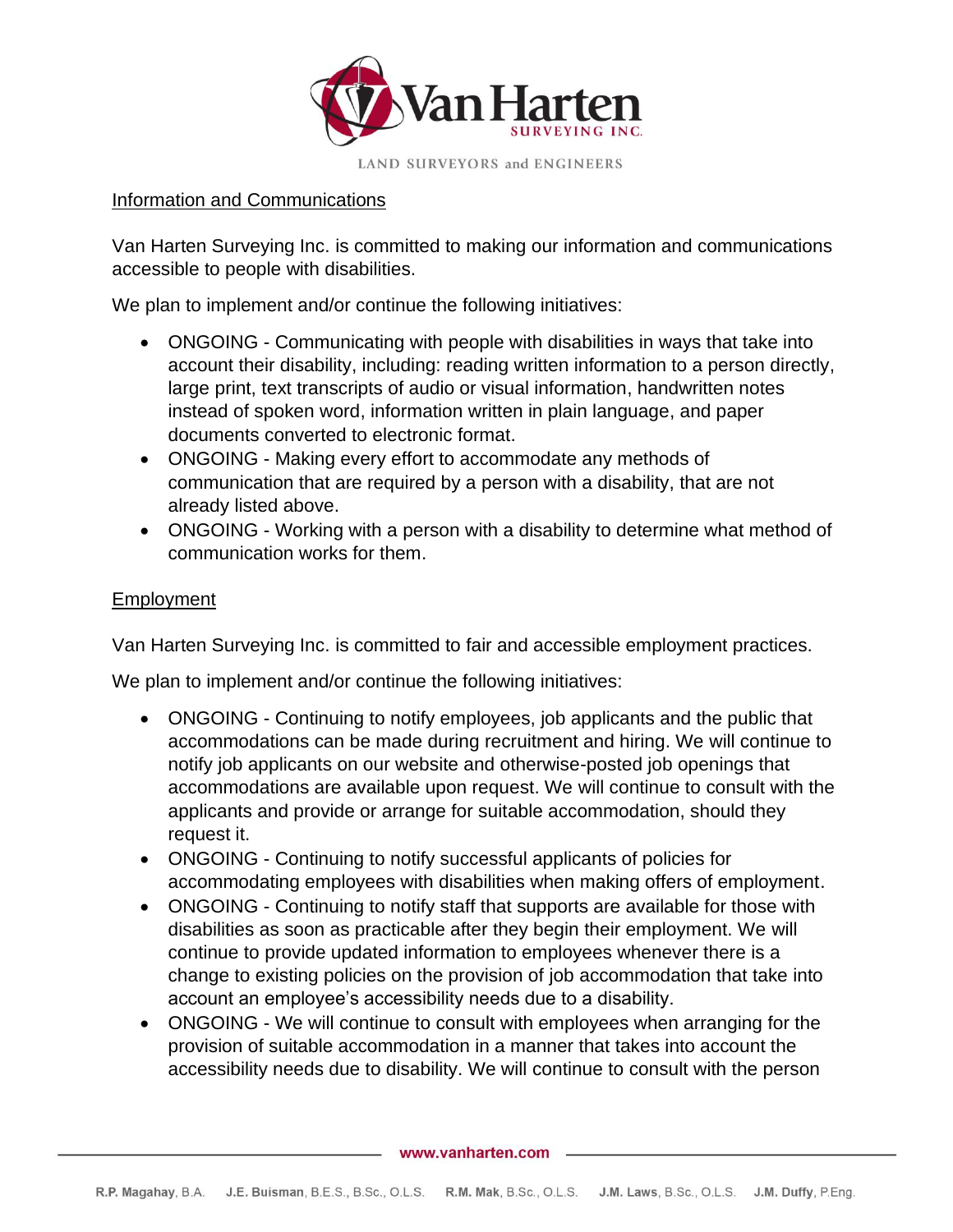

making the request in determining the suitability of an accessible format or communication supports specifically for:

- a) Information that is needed in order to perform the employee's job; and
- b) Information that is generally available to employees in the workplace
- ONGOING Where needed, we will also continue to provide customized emergency information to help an employee with a disability during an emergency. With the employee's consent, we will provide workplace emergency information to a designated person who is providing assistance to that employee during an emergency.
- ONGOING We will continue to review the individualized workplace emergency response information:
	- a) When the employee moves to a different location in the organization;
	- b) When the employee's overall accommodations needs or plans are reviewed; and
	- c) When the employer reviews its general emergency response policies.

### **Training**

Van Harten Surveying Inc. is committed to providing training in the requirements of Ontario's accessibility laws and the Ontario Human Rights Code as it applies to people with disabilities.

We plan to implement and/or continue the following initiatives:

- ONGOING We remain committed to training all staff and volunteers in accessible customer service, other Ontario's accessibility standards and aspects of the Ontario Human Rights Code that relate to persons with disabilities. In addition, we will continue to train:
	- a) all persons who participate in developing the organization's policies; and
	- b) all other persons who provide goods, services or facilities on behalf of the organization
- ONGOING Training continues to include:
	- o Requirements of the Customer Service Standard
	- $\circ$  How to interact and communicate with people with various types of disabilities